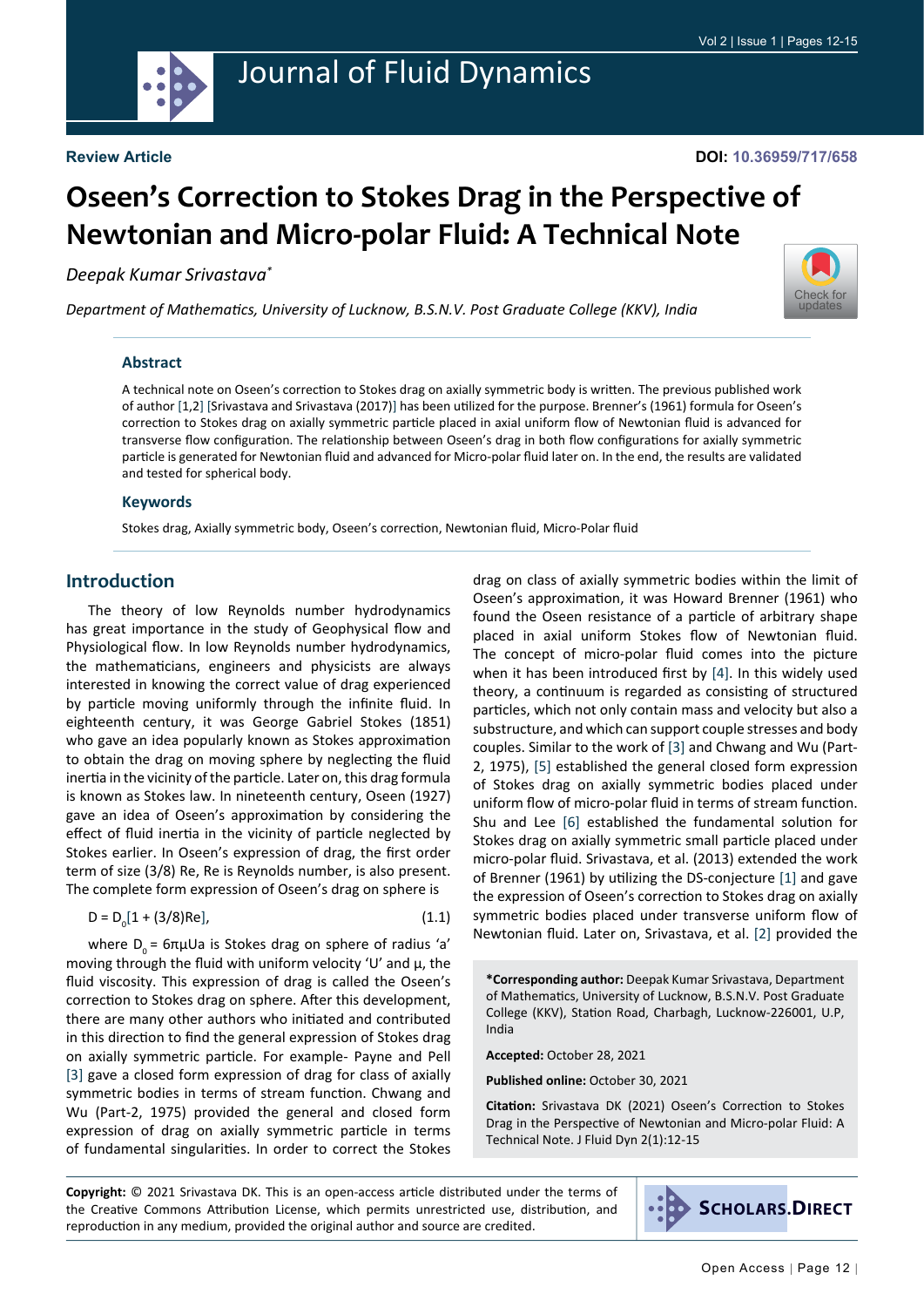**Citation:** Srivastava DK (2021) Oseen's Correction to Stokes Drag in the Perspective of Newtonian and Micro-polar Fluid: A Technical Note. J Fluid Dyn 2(1):12-15

<span id="page-1-0"></span>

expression of Oseen's correction to Stokes drag on axially symmetric bodies placed under axial and transverse uniform flow of micro-polar fluid. Recently, Srivastava and Srivastava [[7\]](#page-3-6) provided the complete review on Oseen's correction to Stokes flow on axially symmetric particle for both type of fluid. Apart from these referred work, author would also like to refer two most prominent research books of Happel and Brenner [\[8](#page-3-7)] and Kim and Karrila [\[9](#page-3-8)] involving in depth literature on Stokes drag and couple.

In the present work, the authors aim is to establish the relationship between Oseen's drag in both axial and transverse flow configurations for axially symmetric particle by utilizing the DS-conjecture [\[1](#page-3-4)] for Newtonian as well as Micro-polar fluid. Author claim that this relationship must be satisfied for Oseen's drag on axially symmetric bodies in both flow configurations under the limitations of DS-conjecture [\[1](#page-3-4)].

### **Oseen's Drag on Axially Symmetric Particle in Newtonian Fluid**

Datta and Srivastava [\[1](#page-3-4)] gave the expressions of Stokes drag on axially symmetric particle of revolution of curve in meridional plane with the condition of continuously turning tangent ([Figure 1\)](#page-1-0) in axial flow (along x-axis) as

$$
F_x = \frac{1}{2} \frac{\lambda b^2}{h_x} = \frac{4}{3} \frac{\lambda b^2}{\int_0^{\pi} R \sin^3 \alpha \, d\alpha}, \text{ where } \lambda = 6\pi \mu U_x,
$$
\n
$$
= \frac{8\pi \mu b^2 U_x}{\int_0^{\pi} R \sin^3 \alpha \, d\alpha} \tag{2.1}
$$

Datta and Srivastava [[1\]](#page-3-4) Gave the expressions of Stokes drag on axially symmetric particle of revolution of curve in meridional plane with the condition of continuously turning tangent [\(Figure 1\)](#page-1-0) in transverse flow (perpendicular to axis of symmetry, y-axis) as

$$
F_y = \frac{1}{2} \frac{\lambda b^2}{h_y}, \text{ where } \lambda = 6\pi\mu \ U_y,
$$
  
= 
$$
\frac{16\pi\mu b^2 U_y}{\int_0^{\pi} R \left(2\sin\alpha - \sin^3\alpha\right) d\alpha}
$$
 (2.2)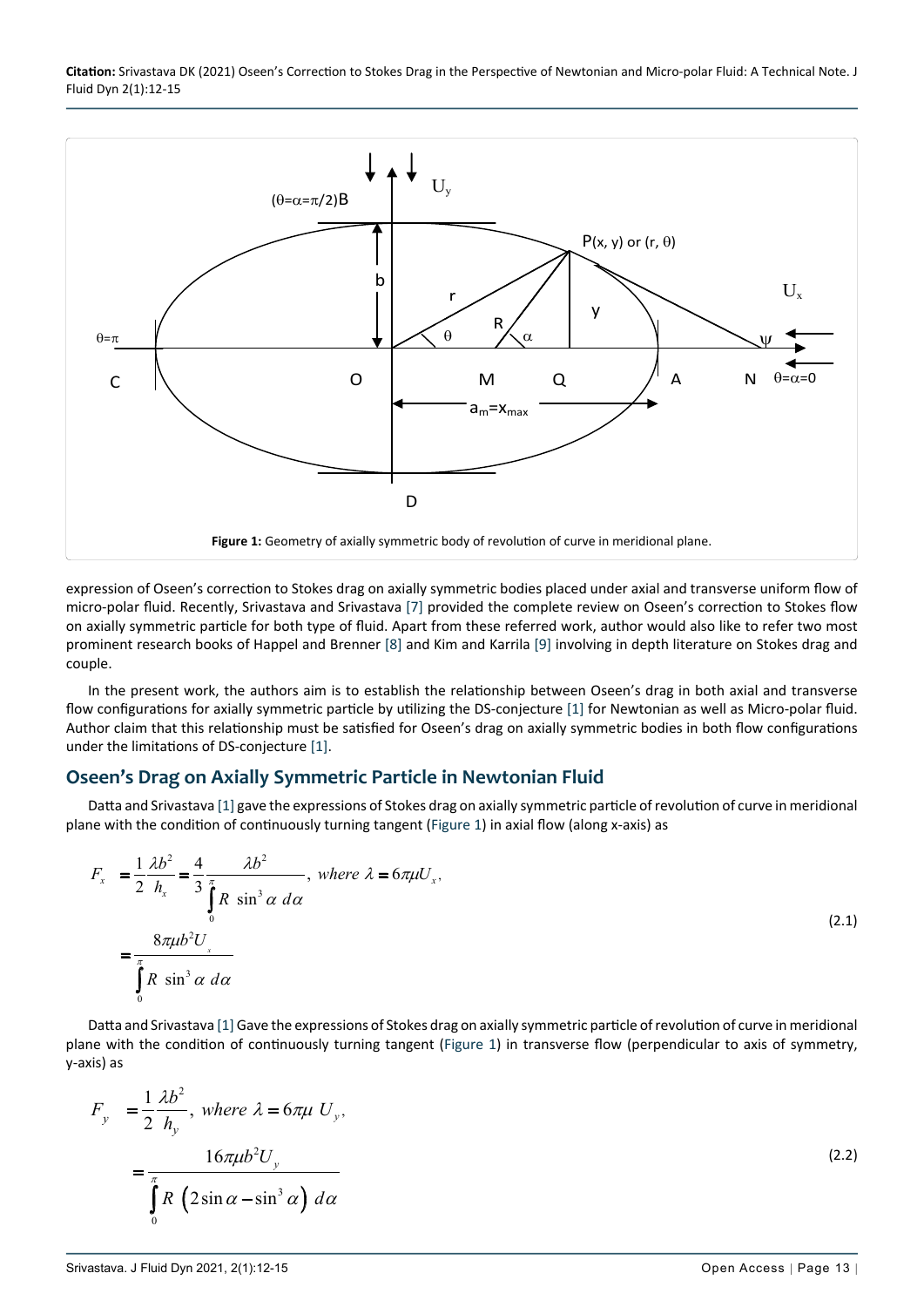**Citation:** Srivastava DK (2021) Oseen's Correction to Stokes Drag in the Perspective of Newtonian and Micro-polar Fluid: A Technical Note. J Fluid Dyn 2(1):12-15

In the above formulae, variable R is the intercepting length of normal between axis of symmetry and point on body curve in meridional plane and is the angle made by normal from axis of symmetry. Also,  $h_{\chi}$  and  $h_{\chi}$  represents the height of centre of gravity of force system in both the flow configurations and 'b' is the semi-transverse length of body curve in merdional plane xy and 'µ' is the viscosity coefficient [\[1](#page-3-4)]. In every body-fluid interaction problems in fluid dynamics, the important quantity to evaluate is the drag experienced by body which in traditional approach always found as a solution of linear Stokes equation under no-slip boundary condition [[8\]](#page-3-7).

The relation between  $h_{\rm x}$  and  $h_{\rm y}$  (by using equations 2.1 and 2.2) is

$$
h_y = \frac{3}{8} \int_0^{\pi} R \sin \alpha \, d\alpha - \frac{h_x}{2} \tag{2.3}
$$

The relation between Stokes drag in both axial flow and transverse flow cases (by using equations 2.1 and 2.2 and  $\bigcup_{x}= \bigcup_{y}$ U) of Newtonian fluid is

$$
\frac{1}{F_y} + \frac{1}{2F_x} = \frac{1}{8\pi\mu U b^2} \int_0^\pi R \sin \alpha \, d\alpha \tag{2.4}
$$

If F be the Oseen's drag (Oseen's correction to Stokes drag), then by Brenner's formula (1964)

$$
\frac{F}{F_x} = 1 + \frac{F_x}{16\pi\mu bU} \text{Re} + o(\text{Re}^2), \text{ Re} = \frac{\rho Ub}{\mu}, \text{ the Re ynolds number}
$$
\n(2.5)

Brenner [\[8\]](#page-3-7) obtained the Oseen's correction (2.5) to Stokes drag on arbitrary particle placed under uniform axial flow of Newtonian fluid by solving the Oseen's equation [\[7](#page-3-6)] with no-slip boundary conditions.

From equations (2.4) and (2.5), we can easily get the relationship between Oseen's correction to Stokes drag on axially symmetric bodies placed under uniform axial flow and transverse flow of Newtonian fluid as

$$
\frac{F}{F_y} + \frac{F}{2F_x} = \frac{F}{8\pi\mu U b^2} \int_0^\pi R \sin \alpha \, d\alpha \,,\tag{2.6}
$$

Where F/F<sub>x</sub> and F/F<sub>y</sub> are the Oseen's correction to Stokes drag (F<sub>x</sub> and F<sub>y</sub>) on axially symmetric particle placed under uniform axial and transverse flow.

#### **Sphere**

Let us consider the sphere of radius 'b', then R = b and F<sub>x</sub> = F<sub>y</sub> = 6πμUb and from relationship (2.6), it can be easily verified that

$$
\frac{F}{F_x} = \frac{F}{F_y} \tag{2.7}
$$

This clearly indicates that Oseen's correction to Stokes drag on sphere is same for both the flow configurations in Newtonian fluid. So, the relationship (2.6) is validated for spherical body. The relationship may be verified for other axially symmetric particle as well.

#### **Oseen's Drag on Axially Symmetric particle in Micro-Polar Fluid**

Srivastava and Srivastava [[2\]](#page-3-5) gave the expressions of Stokes drag on axially symmetric particle of revolution of curve in meridional plane with the condition of continuously turning tangent ([Figure 1\)](#page-1-0) in axial flow (along x-axis) as

$$
F_x = \frac{1}{2} \frac{\lambda b^2}{h_x} = \frac{4}{3} \frac{\lambda b^2}{\int_0^{\pi} R \sin^3 \alpha \, d\alpha}, \text{ where } \lambda = 6\pi (\mu + k) U_x,
$$
  

$$
= \frac{8\pi (\mu + k) b^2 U_x}{\int_0^{\pi} R \sin^3 \alpha \, d\alpha}
$$
 (4.1)

Srivastava and Srivastava [[2\]](#page-3-5) gave the expressions of Stokes drag on axially symmetric particle of revolution of curve in meridional plane with the condition of continuously turning tangent [\(Figure 1\)](#page-1-0) in transverse flow (perpendicular to axis of symmetry, y-axis ) as